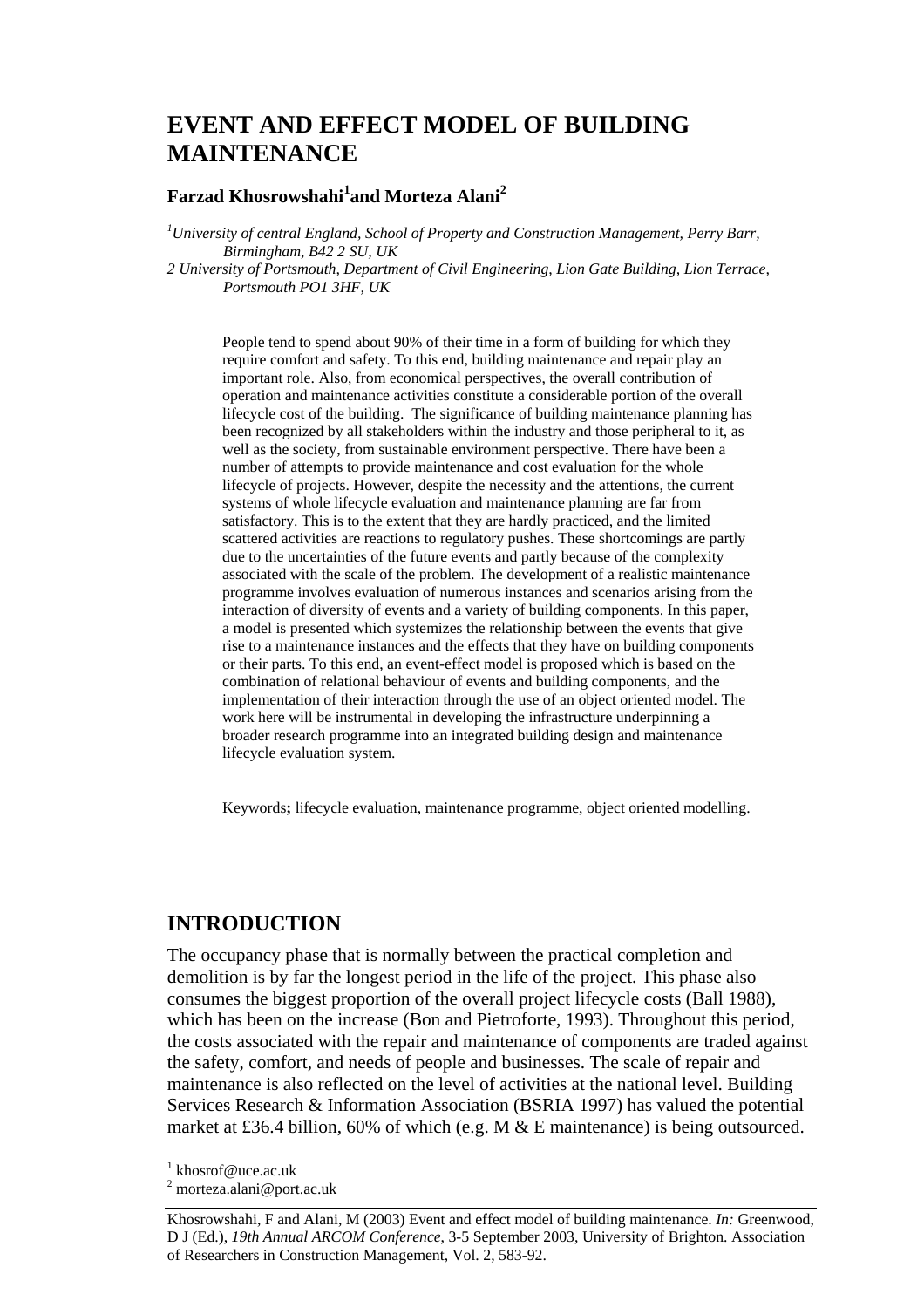The average life of a maintenance contract was one year or less in 1989. This increased to an average of three years by 1995.

Traditionally, property maintenance is viewed as the least attractive and least glamorous side of the industry (Kirkwood 1986). With the development of the lifecycle evaluation and facilities management, the attention towards building maintenance has changed by force and by choice. Over the years, the attitude and approaches to maintenance have evolved to meet the increasing complexity of buildings and extent of services required by users. While the improvement in the quality of materials and technology has reduced the need for maintenance, the complexity of buildings and the increasing awareness of the benefits of lifecycle design has enhanced the need for more comprehensive maintenance provisions. This is partly motivated by the increased interests at the governmental and institutional levels and partly imposed by the movement for quality of life supported by pressure groups at local, national and international levels, expressing concerns towards increased wastes, echo systems and the environment. Basically, the actors within property and construction have become receptive towards environmental issue. The prospect of serving the environment while reducing costs seems to appeal to all stakeholders.

However, inadequate planning for maintenance assessment remains as a serious problem in many sectors of construction industry. These shortcomings are particularly acute in the housing sector: Leather and Rolfe (1997) highlight the weaknesses of the building industry to provide adequate level of repair and maintenance for the housing stock. This responsibility is more and more passed on to the owners (Meikle and Connaughton 1994), and the government has minimized its responsibilities by removing the grants that were available prior to the Housing act in 1988 (Bowels *et al.* 1997)

A main barrier to effective implementation of maintenance programming is the lack of confidence and complexities associated with the maintenance planning systems and problems associated with the quantification and qualification of environmental impacts (Flanagan 2002). This is further exacerbated by the lack of understanding about the link between sustainability and business performance improvement (CRISP 1999), on the one hand, and lack of market demand – little pull and resistance to push - on the other (David Bartholomew Associates 2002). Despite their positive intentions, businesses have failed to embrace and implement maintenance planning in an effective manner. Amongst other reasons, the lack of guidance hinders their ability to take positive steps to integrate these issues into their business policies (Johnson 1993).

This work focuses on the practicality of developing a maintenance programme. To this end, hierarchical and object oriented approaches to modelling are combined in order to develop an effective structure for representing the interaction between events that act upon building components and give rise to a form of degradation that requires a maintenance action. The work forms an essential part of a broader research programme the aim of which is to develop an integrated, holistic approach to building design, maintenance and lifecycle evaluation.

## **BUILDING MAINTENANCE ISSUES**

The construction maintenance has undergone three generations of development ranging from the combination of 'maintenance on failure' to 'preventative planned maintenance' and 'time-based maintenance'. A systematic approach to maintenance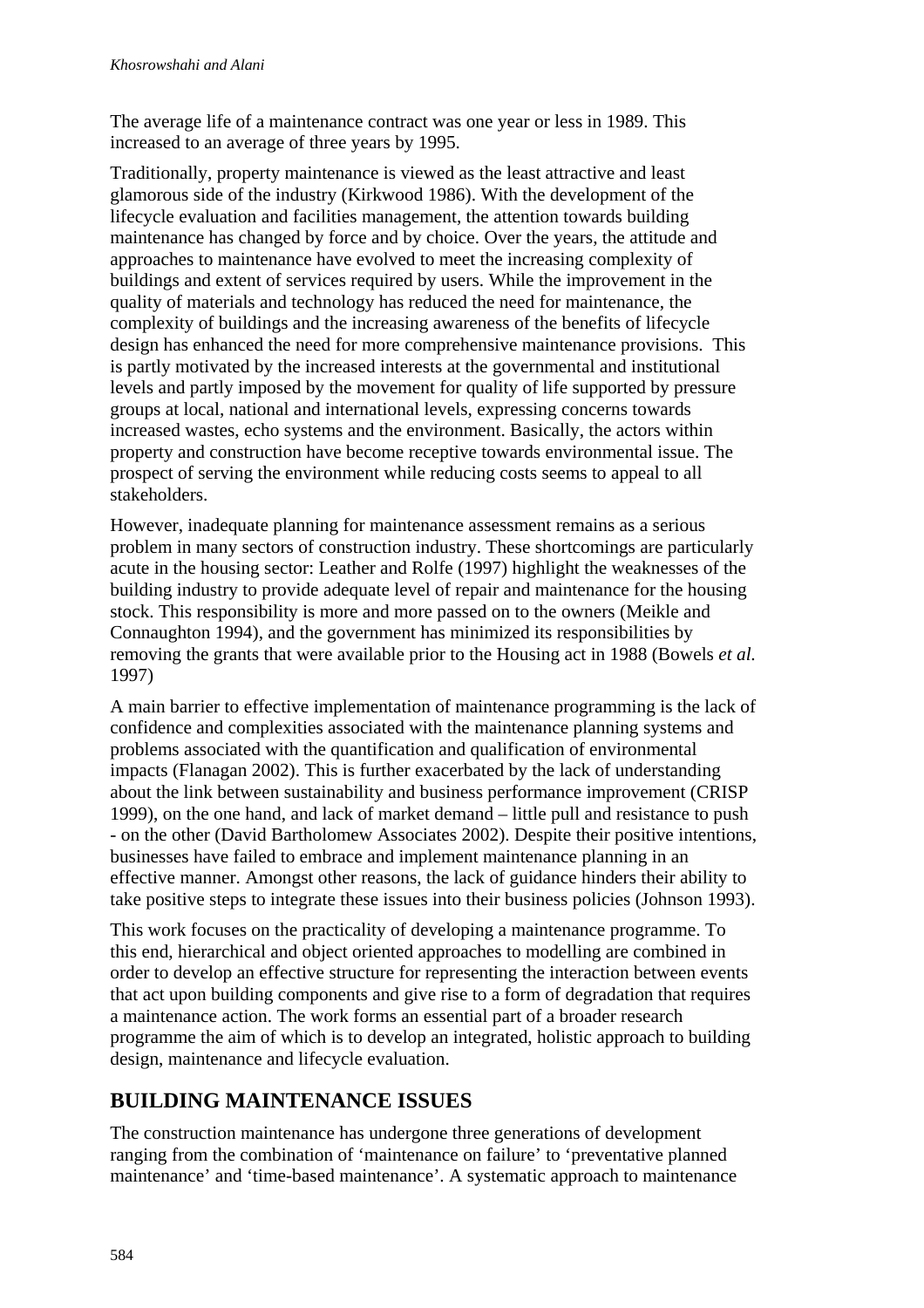management, supported by computer systems, commenced during early 1970s. However, it was by early 1980s before the use of improved computer technology enabled more sophisticated and complex calculations as well as better use of databases (Pettit 1983). These enhancements continued with the introduction of desktop computing which was instrumental in popularizing the building maintenance management process. The qualitative improvement in the power of computers, in conjunction with the increased participation of wider range of users, resulted in software vendors and in-house developers to engage in new enhanced approaches to the problem. With the establishment of the Building Cost Information System (BCIS) by the RICS in the early 1970s and the establishment of Building Maintenance Cost Information System (BMCIS), providing further focus on the maintenance cost information, the path was paved for a more orchestrated analysis and modeling the building maintenance cost. The provision of data together with the increasing awareness and concern for the post-construction costs resulted in the 1980s to become the era of experimentation and examination of lifecycle costing from several angles. These include Flanagan and Norman (1983 and 1987), Bromilow *et al.* (1984), Spedding (1987) (incorporating several articles on the subject) and Bromilow and Pawsey (1987). The developments in the early periods resulted in a revized and improved systems including the use of centralized databases, incorporation of conditional assessments, repair scheduling and budget development (Jones and Collis, 1996). Since the latter part of 1990s the efforts to improve the acquisition, refinement and management of data have been on the increase. An example is the project OSCON (Aouad *et al.* 1997) where a centralized database facilitates full integration of several construction activities. This project was later extended to include maintenance activities providing and using data from the centralized database. This is paralleled with enhancements in the representation of data with the aid of visualization tools and techniques.

Despite the progress, a widespread discontent has existed within the industry, as all current systems tend to simply automate the process and the level of accuracy has been less than satisfactory. Having identified 9 activities associated with maintenance, Jones and Collis (1996) undertook a survey of companies involved in maintenance and identified that the computer system of over 60% of their respondents used only 3 or less than 3 activities. In a later attempt Jones et.al. (1999) conducted a more comprehensive survey targeting various organizations associated with construction industry and with further association with building maintenance. These consisted of district councils, housing associations, private practice, universities, retail outlets, health authorities & government associations and light industries. With the total sample size of 678, they concluded that the computerized maintenance systems tend to operate well in limited areas of application. However, there are several other areas where advancements are essential. As expected an area that is particularly underdeveloped is the maintenance planning. Indeed, the current systems are little more than a sophisticated calculation machines. The shortcomings are primarily due to the inherent complexities associated with holistic maintenance programming. As noted by some readers (e.g. Bromilow and Pawsey, 1987), the shear scale of the problem and the uncertainties associated with future events make it impossible to develop a model that encompasses all elements and aspects of building maintenance. Subsequently, researchers have searched for more practical solutions. For example, Al-Hajj and Horner (1998) apply the cost-significance method in order to identify those elements that account for the majority of the costs, thus eliminating a large proportion of elements the contribution of which is justifiably insignificant.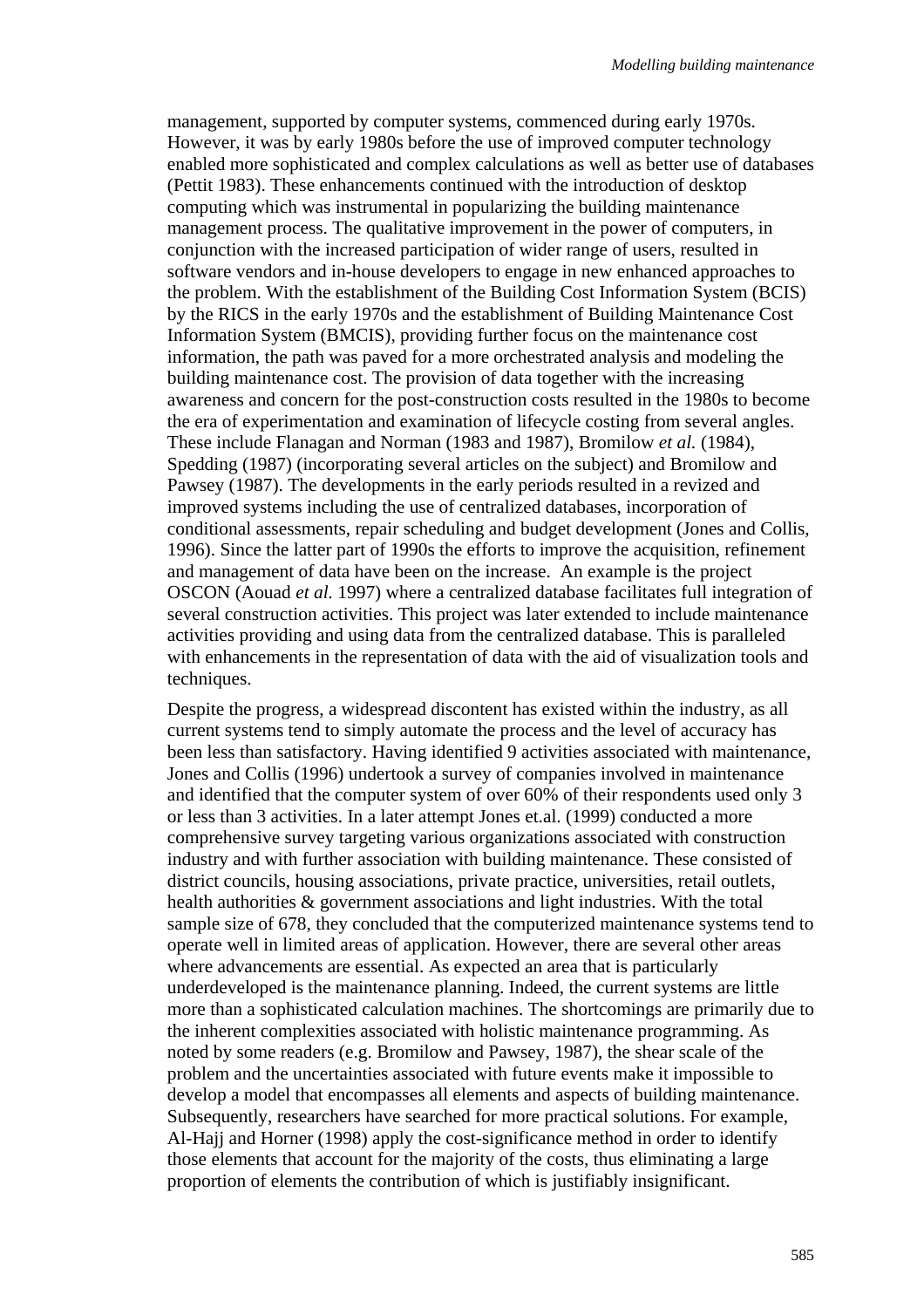Nonetheless, the current best practices are somewhat simplistic. Each component is considered individually and in isolation from other components. Whereas, the interaction of events, on the one hand, and components on the other, is a source of significant complexity associated with a holistic approach to maintenance programming. Further, the current approaches are based on data relating to components from past projects. This implies that the data is also reflective of the total environment surrounding the component, whereas, in reality, circumstances are highly diversified. The changing of even one variable could have a significant impact on the behaviour of the component. This scenario-based approach is possible only when historical data are available for all variety of diverse situations. While there is abundance of data generated by several sources, they are often diluted, as they are gathered in an indiscriminate way, thus rendering them difficult to exploit. In search for an alternative practical method, the paper assumes an elemental approach to the problem. This is implemented through the proposed event-effect maintenance model.

## **EVENT-EFFECT MODEL STRUCTURE**

Building degradation is the product of '*events*' acting upon building '*components*'. The events come in a variety of forms and shapes. Examples include moisture, wear, temperature, air movement, long-wave radiation, chemical attack, biological attack, fire, man-made disaster, natural disaster, etc. The consequence of an event acting upon a building component is an '*effect*'. Examples of effects include corrosion, colour rendition, surface texture and shape deformation, mortality status, erosion, and loosing reflective, absorption and transmission properties.



**Figure 1**: the Event-Effect model of building maintenance

There are two basic methods by which the impact of an event on a building component is modeled - the use of scenarios and the elemental analysis. Current practices are predominantly based on the former: scenarios are used to define a situation and data are used to justify and quantify the effects. For example, acid rain corrodes limestone-based claddings. The alternative approach entails breaking events and components into their basic elemental constituents and examining their chemical and physical interactions. In this approach, each event is decomposed into its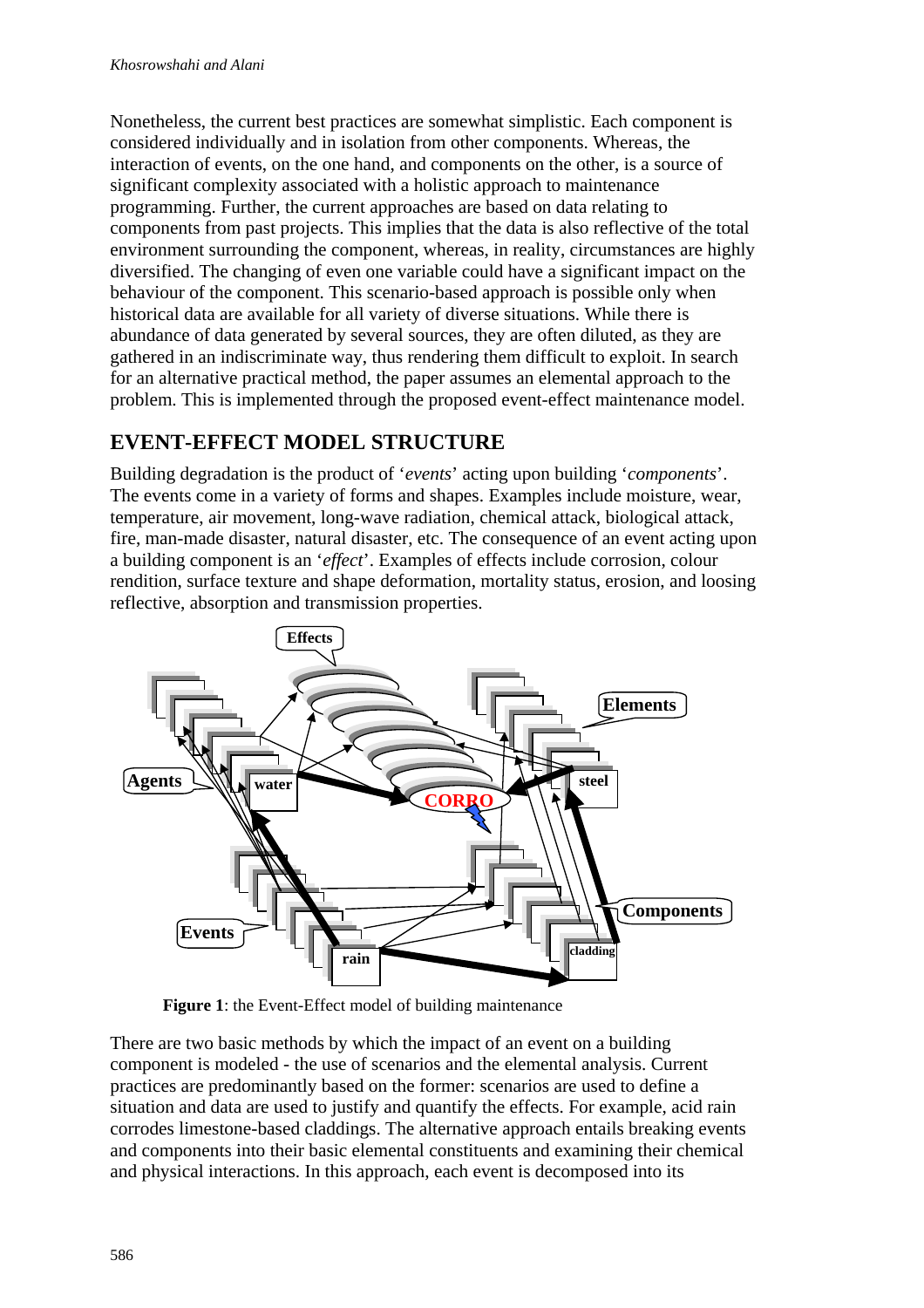constituent '*agents*', which act upon building components. For example, an event like rain is defined in terms of its agent, namely water (other examples of agent are condensation, ice, temperature, radiation). The impact of agents on each component is then manifested through the elements of the component. For instance a particular type of cladding may be made up of steel, thus it is susceptible to corrosion as the result of rainwater. However, for an event to produce an effect on a component, its constituent agents must come into contact with the elements of the component. For instance, if the cladding is made with steel with plastic coating, then the steel part will not come into contact with water, thus the corrosion effect will not take place. Therefore, an effect is '*fired*' only when the relationship between event-agent and component-element is short-circuited. The example in Figure 1 shows that a corrosion-effect is fired with the rainwater coming into contact with the steel part of the cladding.

An event can fire several effects, because on the one hand, it can affect a number of components (e.g. rain on cladding and roof) and, on the other hand, it can consist of a number of agents each triggering a different effect on the exposed elements (e.g. corrosion and erosion inflicted by storm). Also, a component can be affected by different events (e.g. cladding vs. rain and sandstorm)

The model shown in Figure 1 is an accurate general representation of all possible situations, as long as the effect of agents are considered individually. But, in real life situations, the combination of one or two agents can lead to the development of another agent. For example, 'water' is an agent of event 'rain' and 'hydrocarbons and oxides of sulphur and nitrogen' are agents of event 'pollution'. These agents – 'water' and 'pollution substances' - fire separate effects such as 'corrosion' and 'deterioration'. But, the combination of 'water' and 'pollution substances' produces 'acid' which is capable of triggering another effect, namely 'acid corrosion'. Subsequently, as shown in Figure 2, another layer is required to reflect the combined effect of two or more agents. Both layers contain the same original agents, however, when two or more related agents are triggered simultaneously, the resulting '*auxiliary*' agents are also triggered in the auxiliary layer. The implementation of this process requires all agents of both layers to be interconnected.



**Figure 2**: Combined effect of two or more Agents Example: Agent-water plus Agent-pollution = Active Agent-acid

Similarly, the combination of two or more events can result in the activation of auxiliary elements. For instance, it was earlier stated that if the steel part of the cladding is covered by plastic coating, then the circuit will not close and no effect will be fired. Therefore, despite the fact that a particular type of cladding consists mainly of steel, no corrosion is expected to occur due to rainwater. But, a particular definition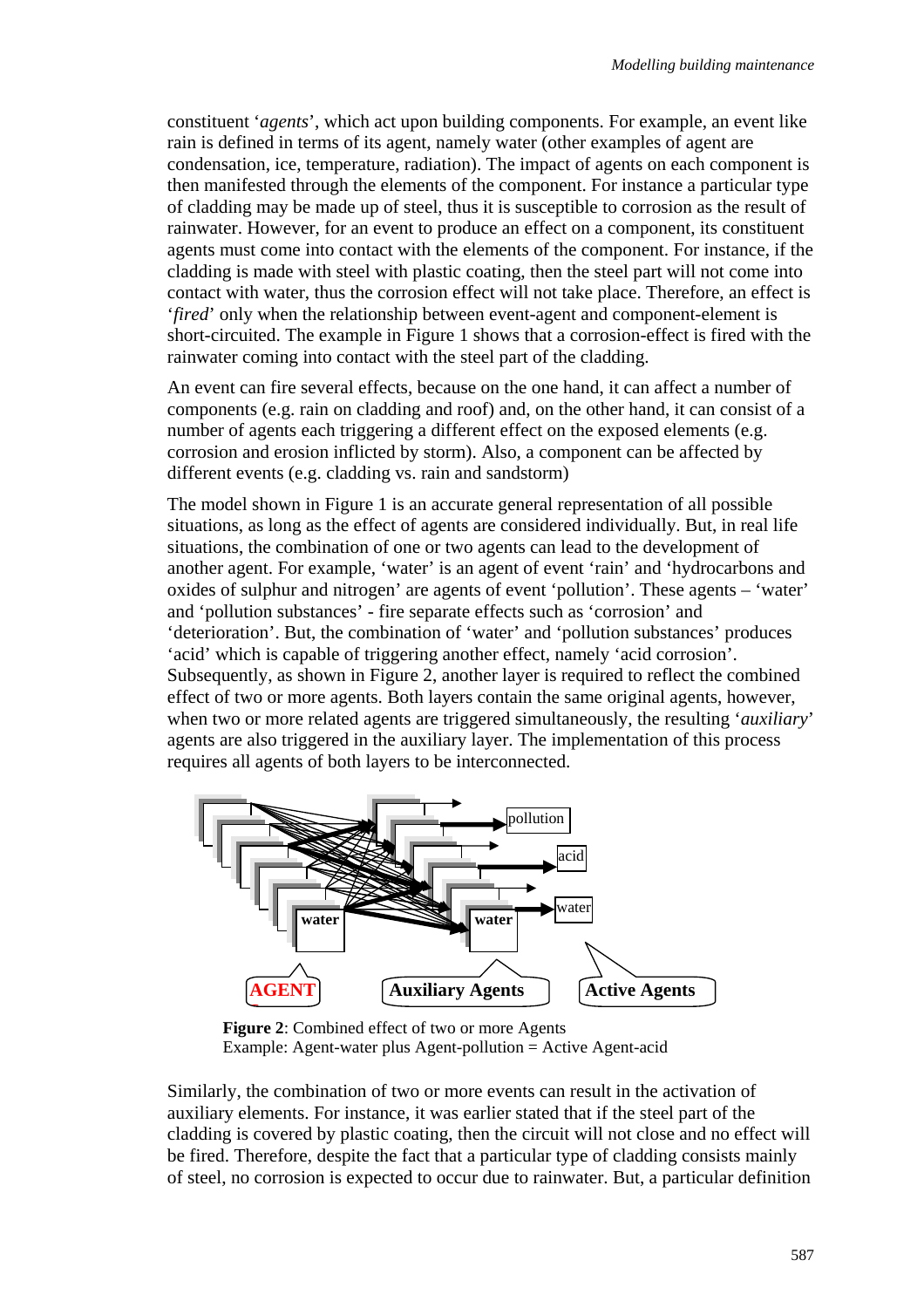of 'vandalism' (event) that causes damage to building claddings, exposes the steel element making it vulnerable to corrosion-effect. Figure 3, shows that the introduction of an auxiliary event layer facilitates the incorporation of the impact of combined Events. Unlike the previous case where both layers contained the same agents, here, a new auxiliary event is created every time two or more related events are combined. This process is possible only through the interconnection of all events of both layers.



**Figure 3**: Combined effect of two or more Events Example: Event-rain plus Event- vandalism-x = Active link to Component-Cladding-Element-Steel

Figure 4, is the schematic demonstration of the new extended model that includes both auxiliary layers into account. Both elements and agents are at a rudimental level. In other words, many components are likely to share a number of elements, just as many events are expected to consist of similar agents. While there is no limit in the number and variety of events and components, agents and elements are expected to be relatively limited in number. New types of building components emerge everyday, but the constituent elements of each category (e.g. cladding) tend to revolve around similar elements (e.g. steel, aluminum, PVC, etc.). Also, an unlimited variety of events are produced by the nature and human activities but, when decomposed into their substances, the majority of them consist of a limited number of agents.



**Figure 4:** Extended model of Events-Effects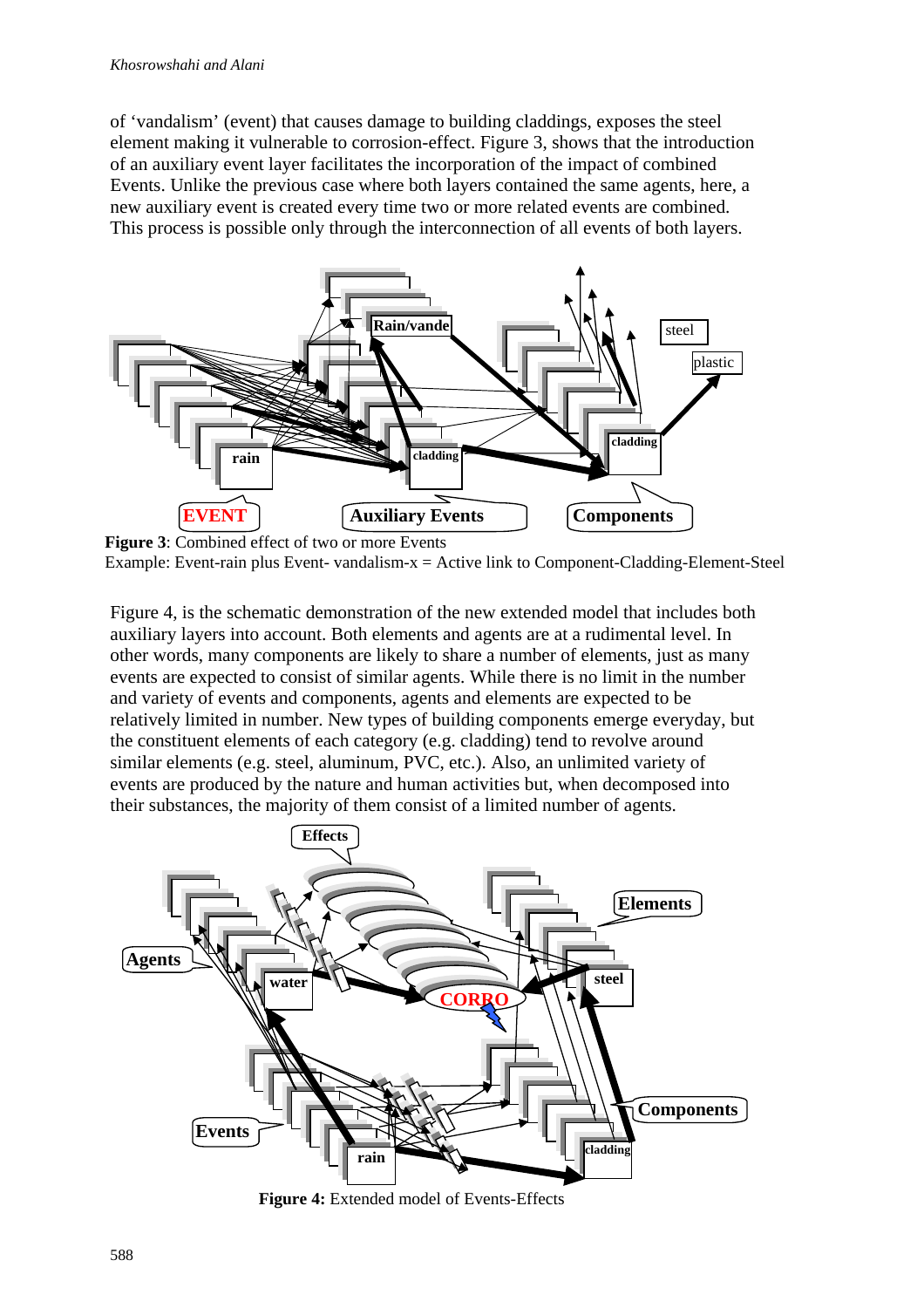### **EVENT – EFFECT IMPLEMENTATION MODEL**

The basic principal of the model is relatively simple – the intricacy is in the large number of events and components, together with the details of the rules governing the relationship between the single and combined levels (agents vs. combined agents and events vs. combined events). Therefore, the complexity of the model lays in the details of the Event-Effect relationships rather than their nature. Subsequently, a flexible method is required for the implementation of the model and its translation into an algorithm.

At first, the problem appears to have a hierarchical structure: on the one side, the highest level object is the building itself which is then decomposed into lower level components such as the foundation, cladding and roof structure. The components are also decomposed into their constituent elements such as steel, aluminum and wood. On the other side, there are events that are translated into a series of agents. What brings the two sides together are the relationship between events and components, and the relationship between agents and elements. Earlier, this was shown to be a complex process. Further complexity was also introduced due to the combined effect of one or more agents or events. Therefore, it is evident that the hierarchical approach does not offer a viable solution for the design of the implementation algorithm. On the other hand, the object oriented approach contains many features that can be used to overcome the above complexity. These include the use of inheritance, creation of instances, implementation of interfaces, definition of instance methods and variables, etc.

In using the object oriented approach, the primary challenge is to determine what constitutes a 'class'. Extensive examination of the problem revealed that optimum solution is achieved only when the definition of a class is determined loosely. The initial contemplation was to assume that only functional components such as the flooring system could be defined as a class. But, since in any given building, there are several categories of space (e.g. corridor, kitchen, hall and various rooms), each with a different flooring requirement, it seems somewhat complicated to arrange the inheritance to sub-classes and form other classes. The alternative approach was to view the building as a collection of several units of space such as corridors, kitchens, bathroom, hall, various rooms, etc. These units can then be defined as a class, the attributes of which are determined by their relevant flooring and other systems. Since the latter approach does not inhibit the use of classes for the definition of functional components, further advantages can be achieved through the combination of both approaches. This is particularly useful for functional components such as cladding, doors, windows, etc.

Figure 5, shows the object oriented design of the model where certain classes are defined in terms of both functional and spatial components. Typically, it is more comprehensible to define a system from general to specific: a building consists of components (e.g. Figure 6) and each component has a number of sub-components and there can be a variety of types for each components and sub-components. But, the description of the object oriented model is better understood if it assumes a specificto-general direction: once sub-component are defined, the path is paved towards the construction of classes. This is demonstrated in the following series of sudoalgorithms, which represent examples of class definition. For instance, it is suggested that the *room* class can be made of wall, door, ceiling, floor and window, and various situations are represented by Boolean AND, OR, EXCLUSIVE-OR notations.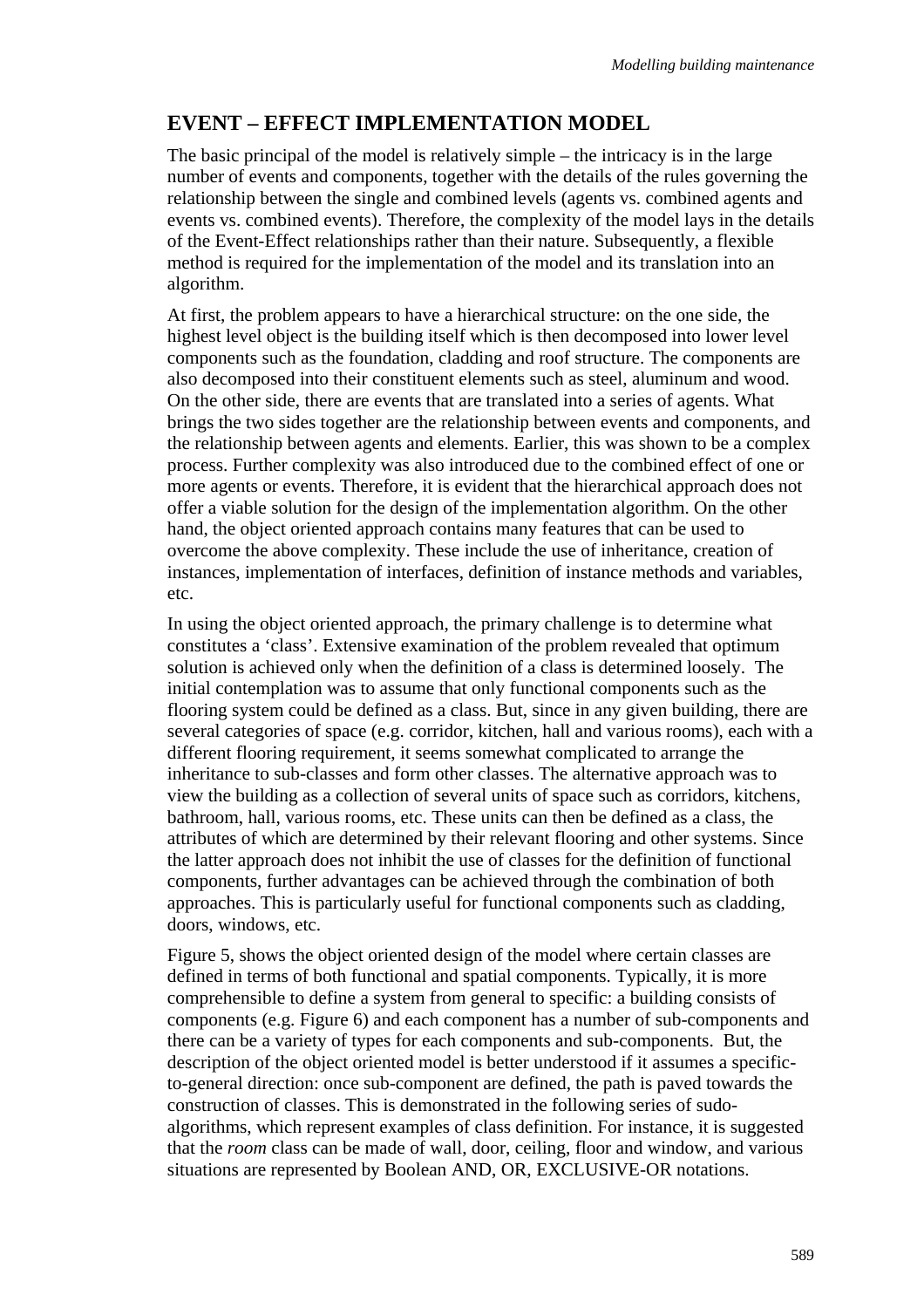

As shown in Figure 7, the implementation involves four basic constructs: events, components, effects and links. A link is a set of pointer that establishes whether or not a connection exists between the elements of events and the units of building components. If the connection exists then the link is live (active), otherwise it is a dead (inactive) link.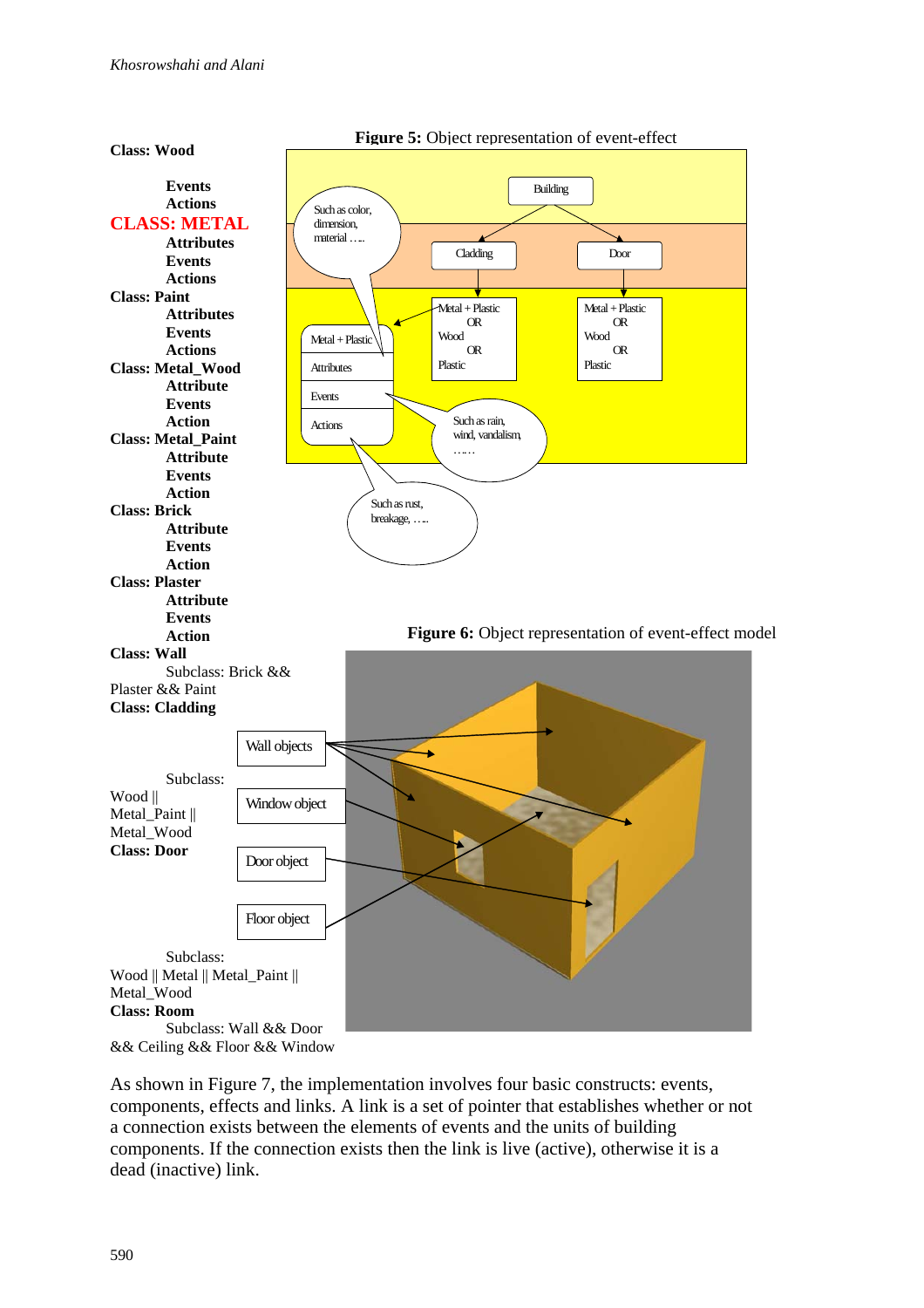Each event object must have its specific generic output so it can be applied to all other objects. This is how it is possible to cater for all numerous possibilities (for example, rain; water, wear - now rain can be applied to all components). Each Component, as an object, is also defined in the same way (e.g. cladding: damage, corrosion, erosion, dirt, etc). So when Rain and Cladding objects interact then an effect is fired.

The combination of the hierarchical and object oriented modelling approach provides an effective method for identifying the relationship between events and components, and implementing the effect of their interaction in a one-to-one, one-to-many and many-to-one situations. This involves consideration of auxiliary events and effects arising from inter-relationship of different events and different component.



## **CONCLUSION**

The post construction is an important phase within the lifecycle of any building, yet, due to high level of uncertainties and complexities associated with future events, the development of maintenance planning has remained as a challenge. In recognition of the scale of the problem, many researchers and vendors have diverted attention towards increased sophistication of the maintenance systems, such as development of centralized databases. However, little attention has been rendered to improve the structure of the Event-Effect model. Subsequently, the current models are not capable of coping with the complex interrelations of different events and their impact on building components. The current work forms an independent part of a broader work the aim of which is to identify and simulate the impact of all events acting on all internal and external components of a building. This requires that a generalized model is developed, based on which, all components can be simulated. The contribution of this work is highly important, as there is a need for a systematic and practical way by which the degradation of a variety of building components can be simulated. This is in view of the fact that there are a very large number of events that act upon building components and there are a variety of building components, each with several possibilities.

In this research, the focus has been on developing an elaborate structure whereby the incorporation of various inter-related or chain reactions are simplified. This is achieved, partly through decomposition of events and components into their respective basic 'agents'. This process is also assisted by a relational model of Event